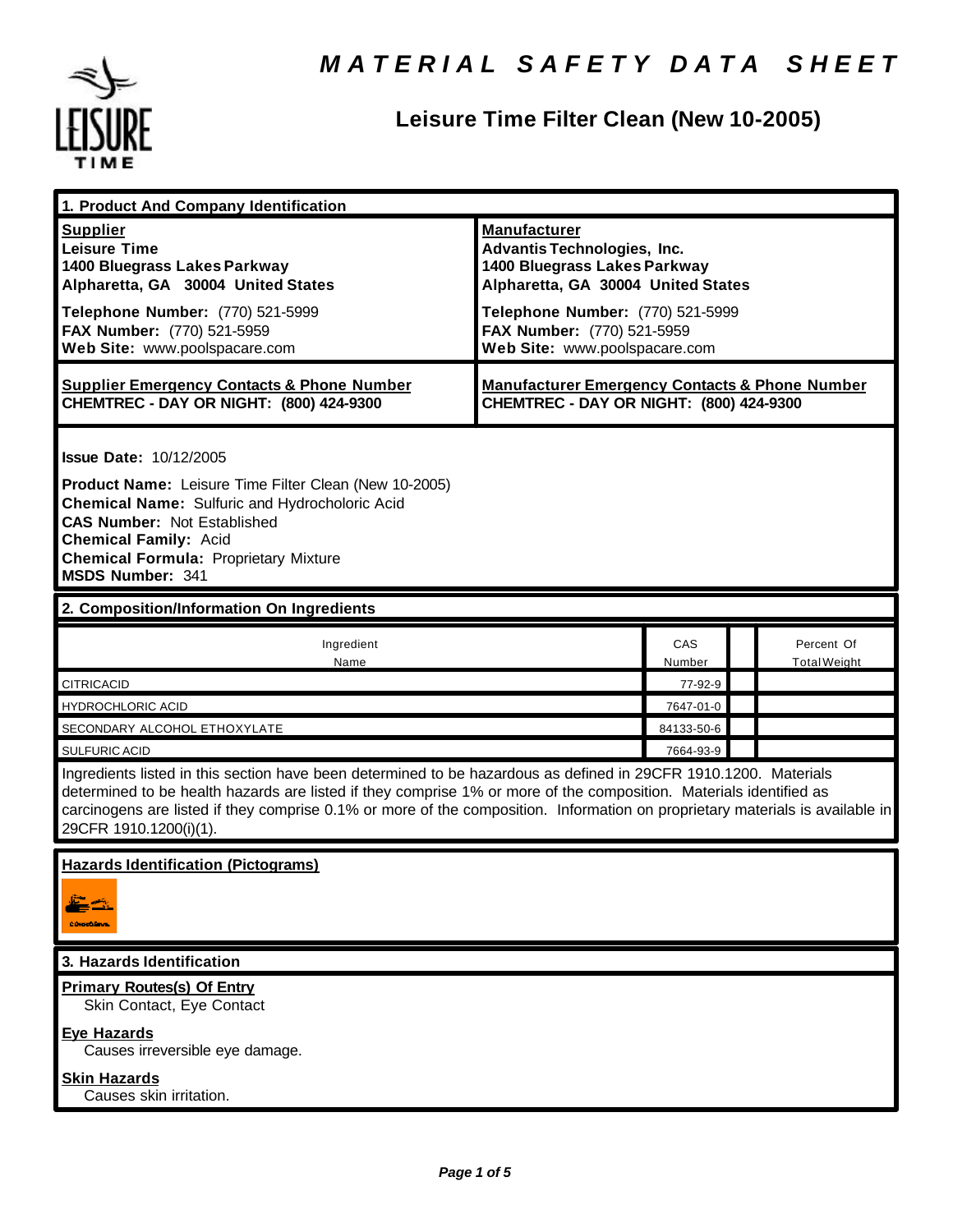# **Leisure Time Filter Clean (New 10-2005)**

# **3. Hazards Identification - Continued**

### **Ingestion Hazards**

If ingested, get immediate medical attention. Causes severe digestive tract burns.

# **Inhalation Hazards**

Causes respiratory tract irritation.

# **Signs And Symptoms**

Irritation of Eyes, Skin and Respiratory Passages

### **First Aid (Pictograms)**



# **4. First Aid Measures**

#### **Eye**

In case of contact, hold eyelids apart and immediately flush eyes with plenty of water for at least 15 minutes. Call a physician or a poison control center immediately.

### **Skin**

Wash the affected area under tepid running water using a mild soap. Remove contaminated clothing and shoes.

#### **Ingestion**

DO NOT INDUCE VOMITING. Get medical attention immediately. If victim is fully conscious, give one or two cups of water or milk to drink.

# **Inhalation**

If breathing is difficult, give oxygen. If inhaled, remove to fresh air. Consult a physician.

# **Fire Fighting (Pictograms)**



# **5. Fire Fighting Measures**

**Flash Point:** n/a °F **Flammability Class:** n/a

#### **Extinguishing Media**

Use the appropriate extinguishing media for the surrounding fire.

# **Fire Fighting Instructions**

Firefighters should wear self-contained breathing apparatus and full protective gear.

# **6. Accidental Release Measures**

Clean up spill immediately. Contain and/or absorb spill with inert material (e.g. sand, vermiculite). Neutralize spill area with soda ash or lime. Flush spill area with water. Use appropriate containers to avoid environmental contamination.

# **7. Handling And Storage**

# **Handling And Storage Precautions**

Keep out of reach of children. Store material in a cool and dry place.

# **Handling Precautions**

Do not get in eyes.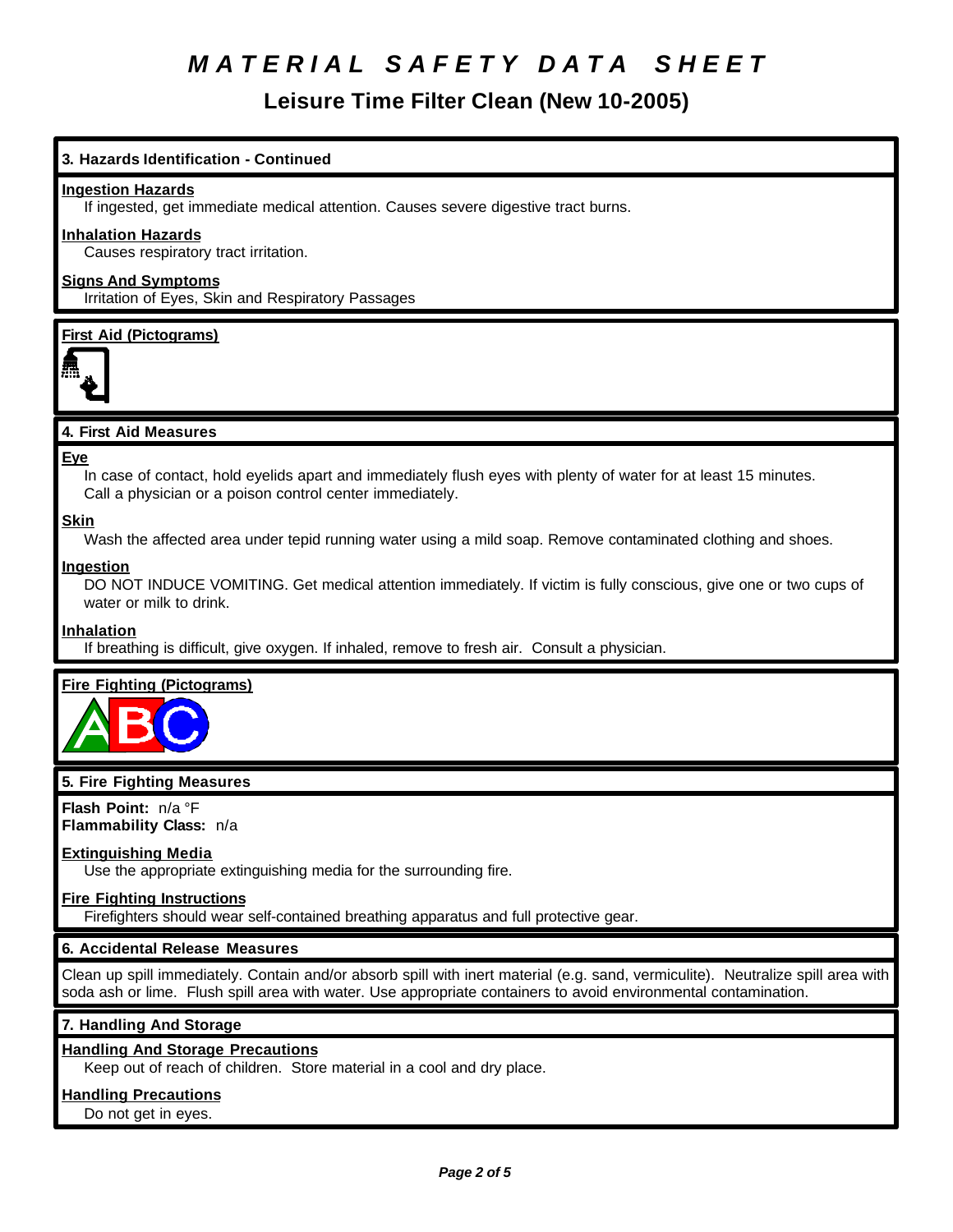**Leisure Time Filter Clean (New 10-2005)**

# **7. Handling And Storage - Continued**

### **Storage Precautions**

Keep out of reach of children. Store in a cool dry place. Avoid contact with Alkalis, Amines, and Metals

### **Work/Hygienic Practices**

Use safe chemical handling procedures suitable for the hazards presented by this material.

# **Protective Clothing (Pictograms)**



# **8. Exposure Controls/Personal Protection**

#### **Engineering Controls**

Local exhaust acceptable. Special exhaust not required

#### **Eye/Face Protection**

Faceshield over safety glasses or goggles.

#### **Skin Protection**

Plastic or rubber apron. Chemical-resistant gloves.

### **Respiratory Protection**

None normally required.

### **Ingredient(s) - Exposure Limits**

HYDROCHLORIC ACID ACGIH TLV-CEILING 5 ppm OSHA PEL-CEILING 5 ppm SULFURIC ACID ACGIH TLV-STEL 3 mg/m3 ACGIH TLV-TWA 1 mg/m3 OSHA PEL-TWA 1 mg/m3

# **9. Physical And Chemical Properties**

### **Appearance**

Pale amber liquid

#### **Odor**

Mild

**Chemical Type:** Mixture **Physical State:** Liquid **Melting Point:** n/a °F **Boiling Point:** 212 °F **Specific Gravity:** 1.08 **Percent Volitales:** Not Determined **Vapor Pressure:** Not Determined **Vapor Density:** >1 **pH Factor:** 0-2 **Solubility:** Soluble in Water **Viscosity:** Not Determined **Evaporation Rate:** <1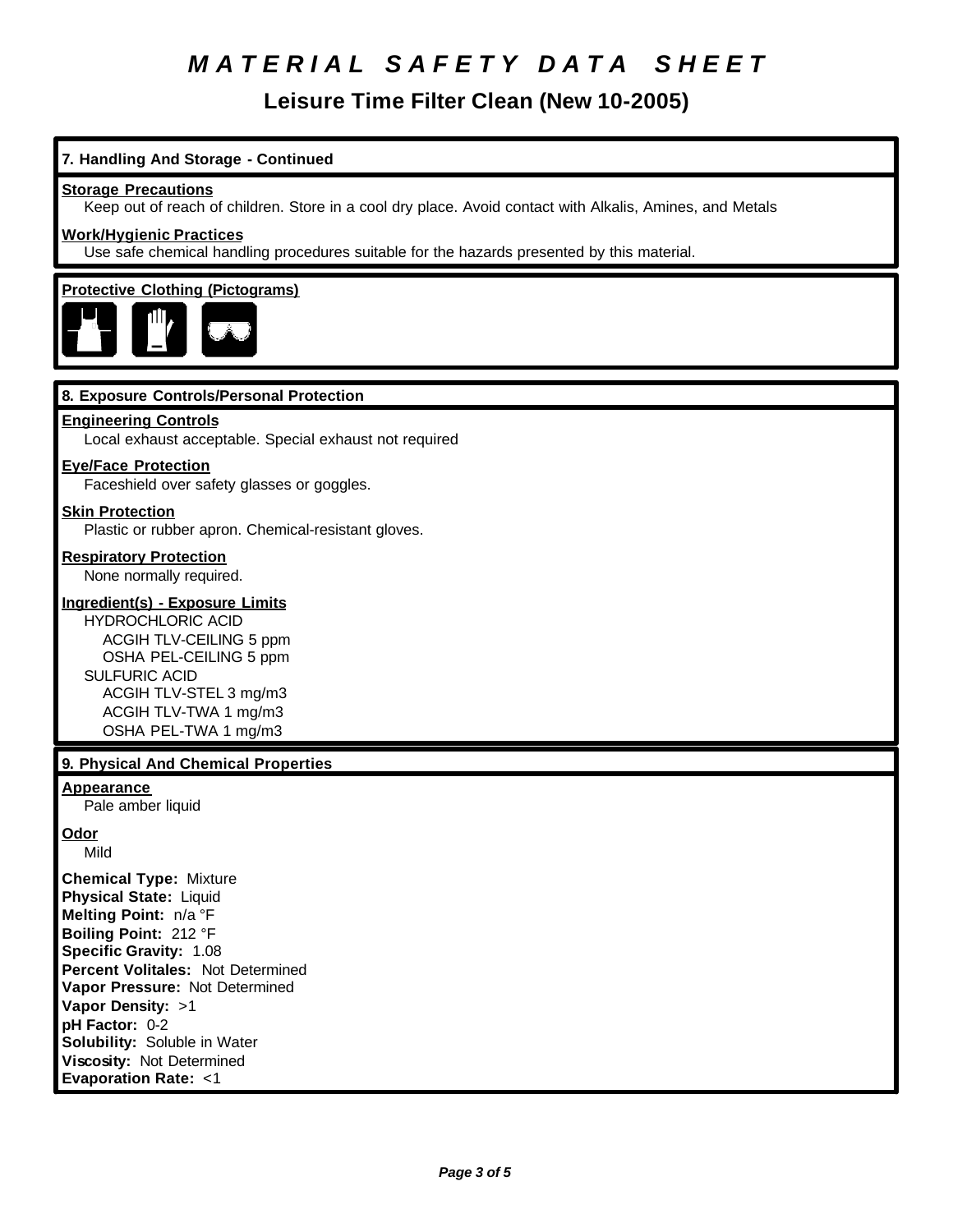# **Leisure Time Filter Clean (New 10-2005)**

| 10. Stability And Reactivity                                                                    |
|-------------------------------------------------------------------------------------------------|
| <b>Stability: Stable</b>                                                                        |
| Hazardous Polymerization: Will not occur                                                        |
| <b>Conditions To Avoid (Stability)</b><br>Avoid contact with strong Amines, Alkalis, and Metals |
| <b>Incompatible Materials</b><br>Alkalis, Amines and Metals                                     |
| <b>Hazardous Decomposition Products</b><br>Oxides of Nitrogen, Hydrogen, Sulfur and Carbon      |
| 11. Toxicological Information                                                                   |
| Ingredient(s) - Carginogenicity<br><b>SULFURIC ACID</b>                                         |
| NTP - Listed On The National Toxicology Program                                                 |
| Listed In The IARC Monographs                                                                   |
| 12. Ecological Information                                                                      |
| No Data Available                                                                               |
| 13. Disposal Considerations                                                                     |
| Refer to applicable local, state and federal regulations as well as industry standards.         |
| 14. Transport Information                                                                       |
| <b>Proper Shipping Name</b><br>CORROSIVE LIQUIDS N.O.S. (Hydrocholoric and Sulfuric Acids)      |
| <b>Hazard Class</b><br>8, PGII (<=1L Consumer Commodity ORM-D)                                  |
| <b>DOT Identification Number</b><br><b>UN1760</b>                                               |
| <b>DOT (Pictograms)</b>                                                                         |
|                                                                                                 |
| 15. Regulatory Information                                                                      |
| Ingredient(s) - U.S. Regulatory Information                                                     |
| <b>HYDROCHLORIC ACID</b>                                                                        |
| SARA Title III - Section 313 Form "R"/TRI Reportable Chemical                                   |
| SARA - Acute Health Hazard<br><b>SULFURIC ACID</b>                                              |
| SARA Title III - EPA Part 355 Extremely Hazardous Substance                                     |
| SARA Title III - Section 313 Form "R"/TRI Reportable Chemical                                   |
| SARA - Acute Health Hazard                                                                      |
| SARA - Chronic Health Hazard                                                                    |
| SARA - Fire Hazard<br>SARA - Reactivity Hazard                                                  |
| Ingredient(s) - State Regulations<br><b>HYDROCHLORIC ACID</b>                                   |